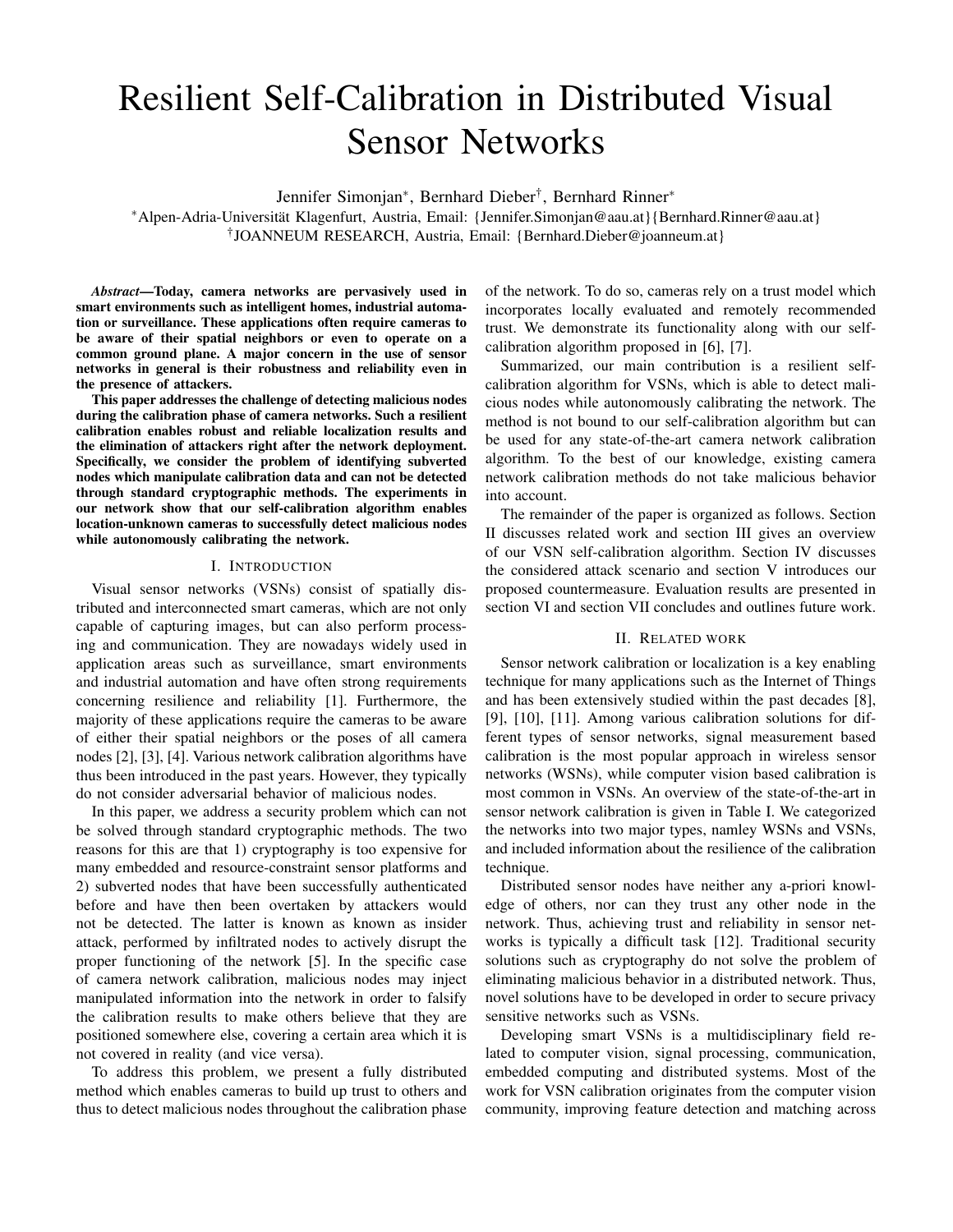various camera views in order to derive relative poses of the cameras. One example for a vision-based calibration was introduced by Devarajan et al. [8]. In their distributed algorithm, cameras detect feature points of the scene and match them with those of their overlapping neighbors to reason about relative poses. They also explored the advantages of a decentralized solution over a centralized one in terms of communication costs and processing power but did not consider any failures or adversarial behavior.

Two further vision based calibration techniques were presented by Funiak et al. [13] and Ly et al. [14]. In the first approach, cameras collaboratively track a moving object to reason about consistent camera poses. Similar to our selfcalibration algorithm proposed in [7], their algorithm provides pose estimates along with certainties. The second approach enables self-calibration for heterogeneous camera networks based on structure from motion. However, none of the approaches consider node failures or adversarial behavior.

Recently, Guan et al. [9] proposed an approach for VSN calibration, which is based on analyzing tracks of pedestrians. The 3D positions of head and feet points of the pedestrians are detected and used to determine the relative poses of the cameras. The authors claim that their approach results in simpler computations and a more flexible and accurate calibration compared to other methods. This solution is most similar to ours, also aiming at resource efficiency. However, failing or malicious nodes are not considered.

Santo et al. [11] presented a device-free, privacy preserving indoor calibration method using infrared cameras and retroreflectors. The cameras capture retro-reflections from markers attached to walls and can thus detect persons by observing occlusions of markers. Therefore, persons are tracked while the camera-marker network is calibrated.

The state-of-the-art in VSN self-calibration showed, that the algorithms do typically not consider malicious or failing nodes. Robust calibration algorithms, taking also adversaries into account, are usually proposed by the WSN community. One example approach, which is based on trust evaluation to overcome various attacks such as spoofing was introduced by Li et al. [15]. The trust evaluation is obtained via several calibration related properties including estimated distance, calibration performance and position information of beacon nodes.

Two recent approaches were presented by Yuan et al. [16] and Shi et al. [17]. The first one introduces a distributed calibration scheme for WSNs, which is based on anchor nodes and Received Signal Strength (RSS) measurements and is able to overcome sybil attacks. The second approach presents a distributed algorithm which detects malicious nodes throughout the calibration of the network based on geometric reasoning. The basic idea of this approach is similar to ours, exploiting plausibility checks for node positions.

Jiang et al. [18] proposed the Efficient Distributed Trust Model (EDTM) for WSNs. This trust model relies, unlike many others, not only on communication behavior but also

|                                                            | TABLE I |  |
|------------------------------------------------------------|---------|--|
| COMPARISON OF RESILIENT SENSOR NETWORK CALIBRATION METHODS |         |  |

TABLE I

| Reference          | Objective           | Method                                  | <b>Type</b>             | <b>Malicious</b><br>nodes |
|--------------------|---------------------|-----------------------------------------|-------------------------|---------------------------|
| Devarajan          | network calibration | scene point detection and               | $\overline{\text{VSN}}$ | not.                      |
| et al. $[8]$       |                     | matching                                |                         | considered                |
| Funiak             | network calibration | collaborative tracking                  | <b>VSN</b>              | not.                      |
| et al. $[13]$      |                     |                                         |                         | considered                |
| Ly                 | network calibration | structure from motion                   | <b>VSN</b>              | not.                      |
| et al. $[14]$      |                     |                                         |                         | considered                |
| Guan               | network calibration | analyzing tracks of pedestri-           | <b>VSN</b>              | not                       |
| et al. $[9]$       |                     | ans                                     |                         | considered                |
| Santo              | person tracking &   | capturing<br>retro-reflections          | <b>VSN</b>              | not.                      |
| et al. $[11]$      | network calibration | from markers                            |                         | considered                |
| Li                 | resilient network   | trust evaluation based<br><sub>on</sub> | <b>WSN</b>              | considered                |
| et al. $[15]$      | calibration         | calibration results                     |                         |                           |
| Yuan               | resilient network   | based on anchor nodes and               | <b>WSN</b>              | considered                |
| et al. $[16]$      | calibration         | signal measurements                     |                         |                           |
| Shi<br>$_{\rm et}$ | resilient network   | plausibility checks based on            | <b>WSN</b>              | considered                |
| al. [17]           | calibration         | geometric reasoning                     |                         |                           |
| Jiang              | distributed         | trust model based on local              | <b>WSN</b>              | considered                |
| et al. $[18]$      | trust model         | and recommended trust                   |                         |                           |
| Our                | resilient network   | trust model based on local              | VSN                     | considered                |
| approach           | calibration         | and recommended trust                   |                         |                           |

on energy and data trust and enables to evaluate the trustworthiness of sensor nodes in general.

Summarized, resilient and reliable calibration algorithms or trust evaluation models are typically developed for WSNs rather than VSNs, which led us to take our ideas from WSNs. However, a majority of them rely on distance estimations between nodes based on signal measurements and/or anchor nodes with known positions. Our VSN self-calibration approach does neither rely on signal measurements nor on anchor nodes. Further, cameras can typically exploit more information from their environment than scalar sensors, which is an advantage for security and reliability purposes.

# III. VSN SELF-CALIBRATION

Our distributed and resource-aware self-calibration algorithm for VSNs was introduced in [6], [7]. It is a range-based localization algorithm, which enables networked cameras to determine relative poses of all others based on simple geometric computations and multi-lateration. Further, it enables the cameras to agree on one common coordinate system, which can then be used for applications running on top. To calibrate the network, cameras rely on the identification of shared objects and local measurements to them. The main advantages of our approach over others are summarized as follows: i.) it does not rely on any a-priori topological information or userinteraction, ii.) it exploits algorithms of low complexity and reduced communication and iii.) it is scalable.

## *A. Self-calibration algorithm*

The self-calibration algorithm consists of three parts: 1) distance-angle estimation, 2) 1-hop neighbor calibration and 3) network-wide calibration. A high level overview of the selfcalibration procedure is given in Algorithm 1. In the distanceangle estimation, cameras construct the so-called observation vector υ, which includes information about locally detected objects. Observation vectors include local distance *d* and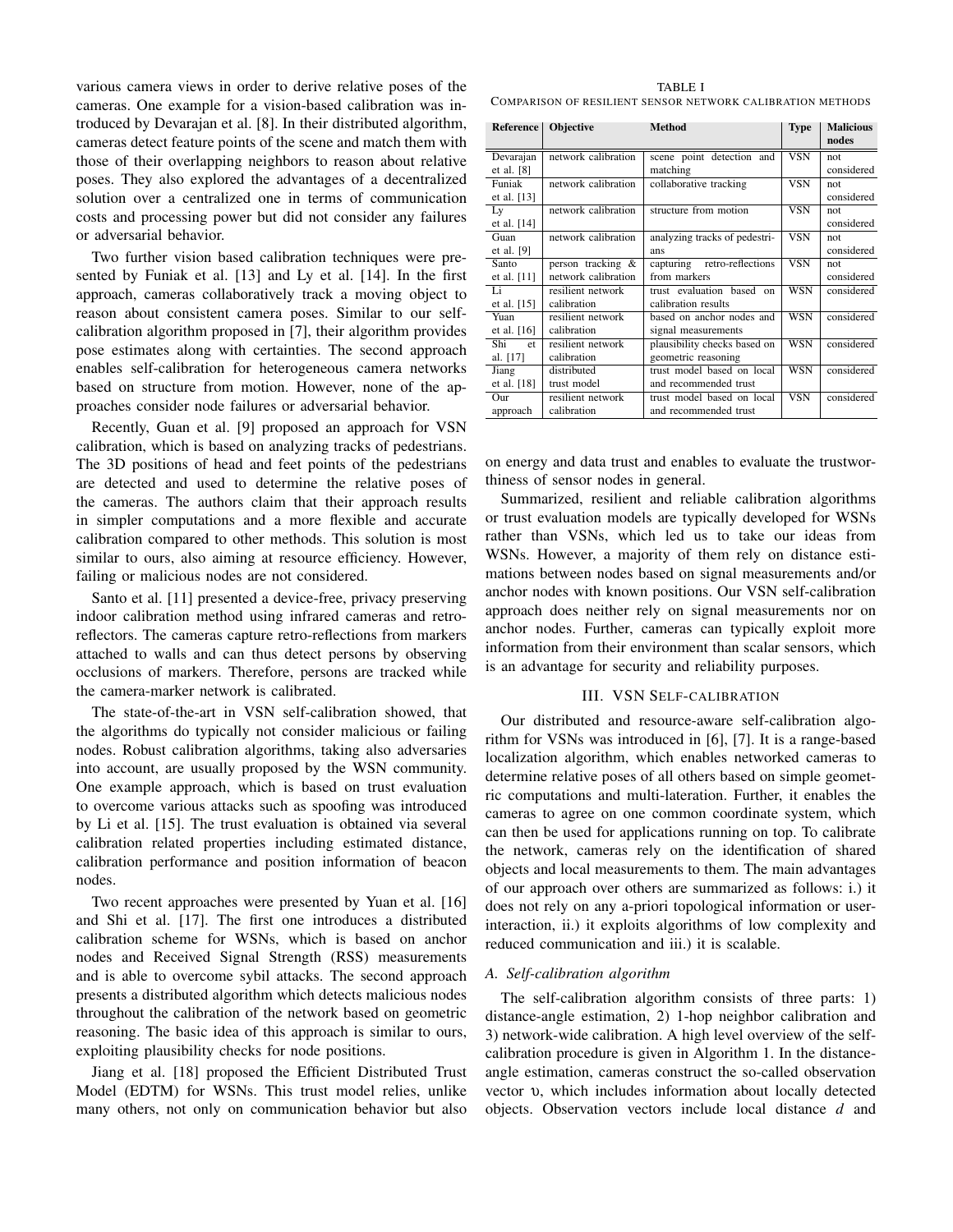angle  $\alpha$  measurements to the objects, a timestamp *ts* and an object identifier *f* , and are broadcasted upon construction. The timestamp and the object identifier enable others to determine if they have observed the same object at the same time, while the distance and angle measurements enable them to geometrically reason about the pose of the camera. Geometric multi-lateration is exactly what happens in the 1-hop neighbor calibration, which calibrates cameras with overlapping FOVs (considered as neighbors) in a pairwise manner. A pairwise calibration performed by a camera  $c_h$  to localize another camera  $c_i$  results in a localization vector  $\lambda_{hi}$ , which includes the position  $(x_{hi}, y_{hi})$  and the orientation  $\varphi_{hi}$  of camera  $c_i$  wrt. the local coordinate system of camera *ch*. The localization vector  $\lambda_{hi}$  is used to spread the calibration information through the network in order to extend the calibration to multi-hop neighbors (network-wide calibration).

Along with spreading observation and localization vectors, cameras also elect a leader, whose local coordinate system is used as common one. This is required, since we do not assume any access to real-world coordinates but still aim to establish a single common coordinate system in the network. Summarized, the self-calibration algorithm generates one common coordinate system with the poses of all camera nodes for connected networks. A detailed description and evaluation can be found in [6], [7].

# 1. Distance-angle estimation

On object *o<sup>j</sup>* is detected at camera *c<sup>i</sup>*

broadcast object observation vector υ*<sup>i</sup>* including local distance  $d_{ij}$ , angle  $\alpha_{ij}$ , timestamp *ts* and identifier  $f_{ij}$ 

## 2. 1-hop neighbor calibration

On υ*<sup>i</sup>* is received at camera *c<sup>h</sup>* perform pairwise calibration based on multi-lateration broadcast localization vector  $λ_{hi}$  including  $(x_{hi}, y_{hi}, φ_{hi})$ 

## 3. Network-wide calibration

**On**  $\lambda_{hi}$  is received at camera  $c_g$ if the sender  $c_h$  has already been localized then perform network-wide calibration broadcast localization vector  $\lambda_{gi}$  including  $(x_{gi}, y_{gi}, \varphi_{gi})$ 

## IV. ATTACK SCENARIO

Since cameras have access to highly sensitive data, VSNs have usually very high privacy and security concerns, and thus, malicious nodes and manipulated data need to be detected already in the calibration phase, right after the network deployment.

Most threat models for sensor networks categorize threats into two main classes, namely insider and outsider attacks [5], [19]. Outsider attacks are performed by non-authorized entities. In the case of a wireless sensor network an outsider may simply eavesdrop or jam the communication. Physical destruction or displacement of nodes are also considered as



Fig. 1. Data manipulation attack. To manipulate its position, an adversary  $c_{advers}$  simply pretends to observe objects from a fake distance  $d_{fake}$  and angle  $\alpha_{fake}$ , rather than from the true ones  $d_{true}$  and  $\alpha_{true}$ .

outsider attacks, whereby a sensor network is not able to distinguish between destroyed nodes or benign nodes that failed due to low battery, network disconnection or blocked views. Many outsider attacks such as eavesdropping or spoofing can easily be addressed using state-of-the-art authentication and encryption schemes. However, the cases of displaced or destroyed/failing nodes need to be considered and handled by calibration algorithms in order to not provide false calibration results.

Insider attacks enable adversaries to act as legitimate nodes and thus to actively disrupt the sensor network by manipulating data. Such an attack may be launched by subverted nodes (i.e., formally legitimate participants of the sensor network that have been taken over by an attacker), which already completed the authentication process successfully. In the specific case of network calibration, subverted malicious nodes may falsify data on purpose in order to manipulate the calibration results. Specifically, they might pretend to be positioned somewhere else to make others believe that a certain sensitive area (e.g., cash machine) is covered, while it is not in reality. Tampering a pose is typically easy in an autonomous, distributed network in which sensor nodes can solely rely on local and received information. Malicious nodes can thus simply pretend to be located somewhere else by injecting manipulated data into the network.

In the specific case of our self-calibration, adversaries would broadcast fake object observation vectors υ. Figure 1 shows the data manipulation attack, which is achieved by manipulating the pose of the camera and thus the local distances and angles included in the object observation vectors. Instead of broadcasting the true measurements, the adversary broadcasts tampered measurements  $d_{fake}$  and  $\alpha_{fake}$ , which leads others to locate the node with a false pose.

## V. ROBUST SELF-CALIBRATION ALGORITHM

Adversary detection in a fully distributed and autonomous network is non-trivial since nodes do not have any previous knowledge about others and can solely rely on sensed or received information. To increase the robustness of the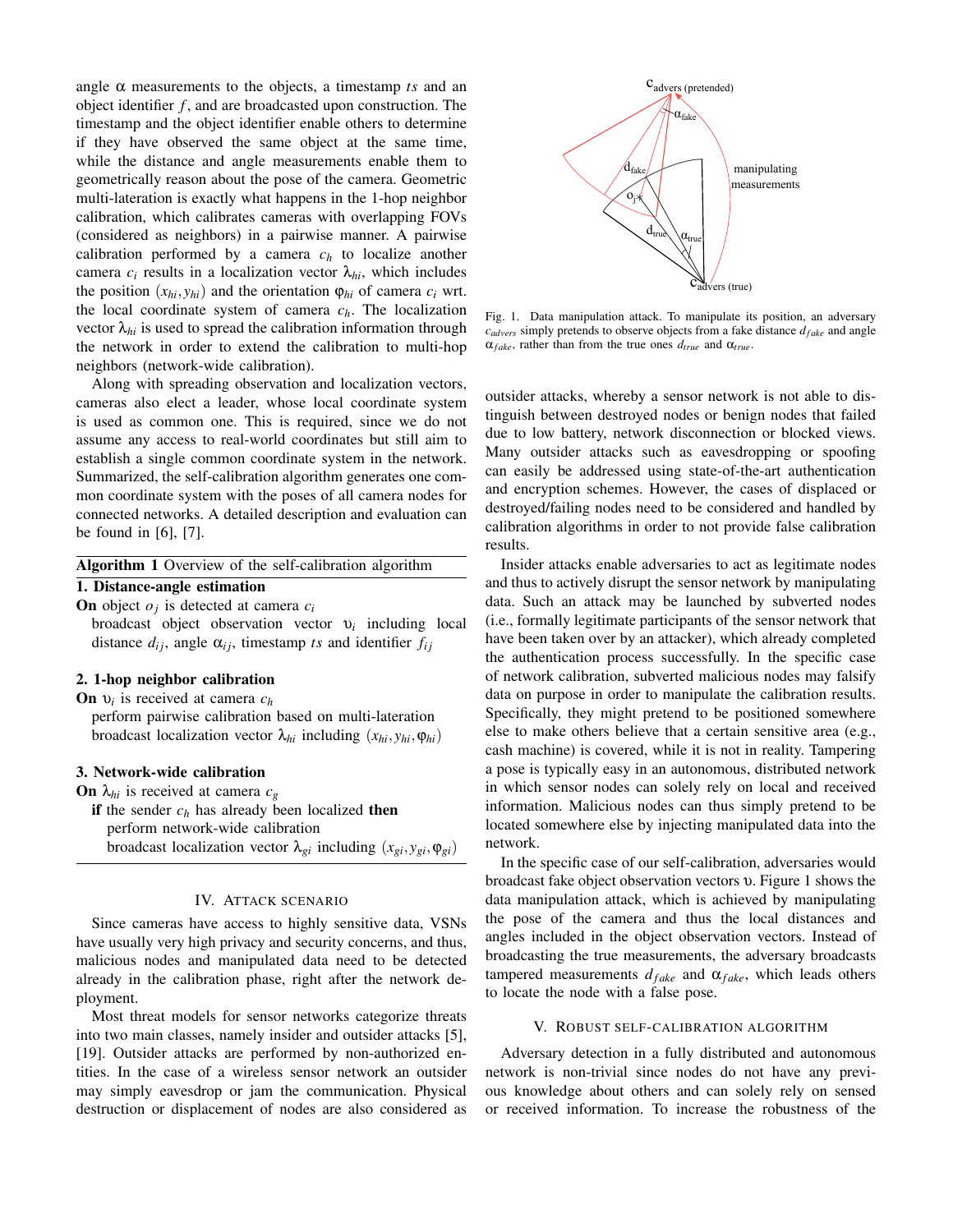

Fig. 2. Trust model diagram adopted from [18].

ch  $c_i$   $V_c$ neighbors neighbor

Fig. 3. Example camera network. Network of three cameras  $c_i$ ,  $c_h$  and  $c_g$ , whereby only camera  $c_i$  is overlapping with both of the other cameras.

self-calibration, cameras need to cope with failures and to detect malicious nodes to eliminate manipulated data. We will see, that the distributed and flexible nature of our selfcalibration algorithm is able to inherently handle the cases of displaced and destroyed or failing nodes. For the purpose of adversary detection, cameras construct and maintain a trust graph throughout the self-calibration, which includes trust probabilities to all other nodes.

## *A. Outsider attacks: destruction and displacement*

If an attacker physically destroys a node or if a benign node fails during the self-calibration process, it won't be included into the resulting calibrated network. This merely affects the rest of the network, if the node was the only connection between two network regions. Our self-calibration algorithm is designed in a way, that cameras of connected networks elect a network leader, whose local coordinate system is used as common ground plane. If a network is split into two disconnected regions, the nodes of each region elect their own network leader, resulting in two ground planes. Thus, the self-calibration still works, but results in two common ground planes, one for each network region.

If destruction or failing happens after a successful selfcalibration, other nodes recognize it due to the missing communication. For calibration purposes, cameras exchange object observation vectors. However, to include topology changes, cameras keep on broadcasting these vectors also after the calibration finished. Whenever a camera realizes that there were no observations received from a neighbor for a certain amount of time, it requests a *Keep Alive* message from the respective camera. If no reply is received, the camera is marked as *Down* and all other network nodes are informed about the failure of the camera. The camera is simply excluded from the network, which does not affect the common ground plane or network stability. The mechanism of broadcasting observation vectors even after a successful calibration also ensures the detection and re-calibration of displaced nodes.

#### *B. Insider attacks: data manipulation*

In order to eliminate malicious nodes, cameras construct and maintain a trust graph, which defines the likelihood of being an adversary for all other known nodes in the network. The trust model used to establish trust graphs is adopted from Jiang et al. [18] and is shown in Figure 2. Based on this model, trust graphs are built throughout the self-calibration procedure. As the model shows, the trust is built upon locally

evaluated and remotely received trust. Locally evaluated trust includes communication and data-based trust and remotely received trust includes recommended trust. The data-based trust proposed in [18] relies on the assumption of spatial correlation between data packets, which means that packets sent among neighboring nodes are similar. This does not hold true for visual sensor networks for one major reason: being directional sensors, cameras may observe scenes from very different viewpoints even if they are neighbors. Thus, databased trust for VSNs need to be modeled differently. In order to ease the explanations in the following subsections, we assume a camera network of three cameras, namely *c<sup>i</sup>* , *c<sup>h</sup>* and *cg*, arranged as shown in Figure 3.

*1) Communication trust:* Communication trust is evaluated locally on the camera nodes based on the communication behavior of another camera, which can be both, an overlapping camera (neighbor) or a non-overlapping camera. If proportionally large numbers of messages or messages with meaningless content are received from any camera  $c_h$  at camera  $c_i$ , the trust value  $τ_{ih}$  of camera  $c_h$  is decreased by a value δ.

*2) Data-based trust:* Data-based trust relies on plausibility checks based on geometric reasoning and is evaluated by cameras for neighbors only. An overview of the data-based trust algorithm is shown in Algorithm 2.

Plausibility checks are triggered by receiving object observation vectors from neighboring cameras. If a camera *c<sup>i</sup>* receives an observation vector  $v_{hj}$  from camera  $c_h$  for object  $o_j$ , it first checks the plausibility of the distance  $d_{h_j}$  and angle  $\alpha_{hi}$  measurements included in the vector. In case these measurement values are too small or too large to be plausible, the trust  $τ_{ih}$  of camera  $c_h$  is decreased by a value δ. Further, if a large amount of received observation vectors υ*h j*,...,υ*hn* still lead to a non-solvable multi-lateration problem at camera  $c_i$ , the neighbor might have sent arbitrary object observations, and thus its trust value  $τ_{ih}$  is decreased by δ.

Once a neighbor *c<sup>h</sup>* was successfully localized, the localizing camera  $c_i$  is aware of the claimed pose of the neighbor and can thus check its plausibility. To do so, camera *c<sup>i</sup>* first evaluates the overlap with camera *c<sup>h</sup>* based on the indicator function shown in Equation 1.

$$
overlap(c_i, c_h) = \begin{cases} 1, & F_i \cap F_h \neq 0 \\ 0, & \text{otherwise} \end{cases}
$$
 (1)

where  $F_i$  and  $F_h$  are the areas covered by the respective camera. If *overlap*( $c_i$ , $c_h$ ) = 0, the trust value  $\tau_{ih}$  is decreased by  $\delta$ .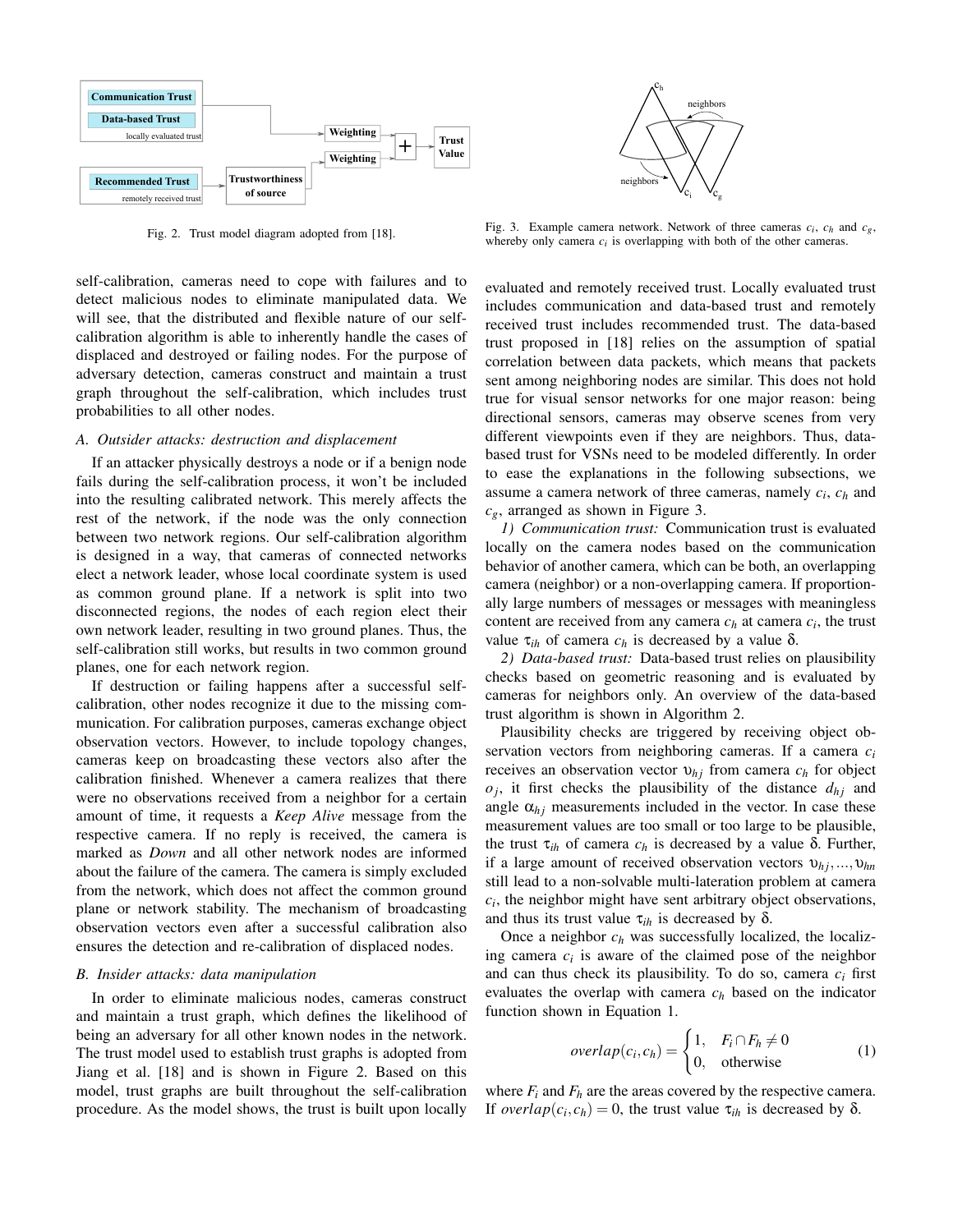Further, for every detected object  $o_j$ , camera  $c_i$  is able to determine if also neighbor *c<sup>h</sup>* can see the object. This plausibility check is expressed by following function:

$$
cover(c_h, o_j) = \begin{cases} 1, & \text{if } o_j \text{ is in the FOV of } c_h \\ 0, & \text{otherwise.} \end{cases}
$$
 (2)

If  $cover(c_h, o_j) = 1$ , camera  $c_i$  sends an object request  $req_j$ to the neighbor *ch*. This request simply includes the object identifier  $f_{ij}$ , requesting distance  $d_{hj}$  and angle  $\alpha_{hj}$  measurements from camera  $c_h$  to this specific object. If neighbor *c<sup>h</sup>* is not able to provide an appropriate answer including plausible measurements or an answer at all, its trust value τ*ih* is decreased by δ. If a reply *rep<sup>j</sup>* is received, camera *c<sup>i</sup>* compares the received object measurements  $o_{hj}$  with the theoretically calculated measurements  $o_{hj}^i$  to determine plausibility. This plausibility check is indicated by the following function:

$$
equals(o_{hj}, o_{hj}^i) = \begin{cases} 1, & \text{if } (d_{hj}, \alpha_{hj}) = (d_{hj}^i, \alpha_{hj}^i) \\ 0, & \text{otherwise} \end{cases}
$$
 (3)

where  $(d_{hj}, \alpha_{hj})$  are the object measurements received from camera  $c_h$  and  $(d_{hj}^i, \alpha_{hj}^i)$  are the theoretically calculated ones. If *equals* $(o_{hj}, o_{hj}^i) = 1$ , the trust value of the neighbor is increased by  $\delta$ , otherwise it is decreased.

| Algorithm 2 Data-based trust                                                  |
|-------------------------------------------------------------------------------|
| <b>On</b> $v_{hj}$ from camera $c_h$ is received at camera $c_i$              |
| if $cover(c_i, o_j) = 1$ then                                                 |
| <b>if</b> $(d_{hj}, \alpha_{hj})$ is not plausible <b>then</b>                |
| decrease trust value $\tau_{ih}$ by $\delta$                                  |
| else                                                                          |
| localize camera $c_h$ through multi-lateration                                |
| <b>if</b> non-soylable multi-lateration <b>then</b>                           |
| decrease trust value $\tau_{ih}$ by $\delta$                                  |
| else                                                                          |
| if overlap $(c_i, c_h) = 0$ then                                              |
| decrease trust value $\tau_{ih}$ by $\delta$                                  |
| <b>On</b> object $o_i$ is detected at camera $c_i$                            |
| if camera $c_h$ has already been localized then                               |
| if $cover(c_h, o_i) = 1$ then                                                 |
| send object request req <sub>j</sub> to camera $c_h$                          |
| theoretically determine $(d_{hi}^i, \alpha_{hi}^i)$                           |
| <b>if</b> rep <sub>i</sub> from camera $c_h$ is received at camera $c_i$ then |
| if equals $(o_{hj}, o_{hj}^i) = 1$ then                                       |
| increase trust value $\tau_{ih}$ by $\delta$                                  |
| else                                                                          |
| decrease trust value $\tau_{ih}$ by $\delta$                                  |
| else                                                                          |
| decrease trust value $\tau_{ih}$ by $\delta$                                  |
|                                                                               |

*3) Recommended trust:* Cameras also take remotely received trust values into account if the recommending neighbor was already proven to be trustworthy. This means, that if a trustworthy neighbor  $c_i$  informs a camera  $c_g$  about a malicious or a trustworthy third node  $c_h$ , camera  $c_g$  will consider this

suggestion. An overview of the recommended trust algorithm is shown in Algorithm 3.

In general, there are two different cases: The node *ch*, included in the trust suggestion, is a neighbor itself of camera  $c_g$ , or is non-overlapping and thus a multi-hop neighbor of camera  $c_g$ . In the first case, camera  $c_g$  is also able to evaluate the data-based trust of camera  $c_h$  and accumulates it with the recommended trust from camera  $c_i$  (see Figure 8). In the second case, camera  $c_g$  can accumulate recommended trust with communication trust only, since it is not overlapping with camera *c<sup>h</sup>* and thus not able to evaluate any data-based trust.

*4) Trust determination:* Two thresholds *tlow* and *thigh* are used to determine whether a camera is trustworthy or not. If the trust value  $\tau_{ih}$  of camera  $c_h$  falls below the threshold  $t_{low}$ , the camera is marked as malicious. If the trust value  $\tau_{ih}$ on the other hand exceeds the threshold *thigh*, camera *c<sup>h</sup>* is marked as trustworthy. In both cases, camera  $c_i$  broadcasts a trust message ϒ*ih* to inform all other cameras about the detected trustworthiness of the camera. Trust values which did not exceed any of the thresholds indicate that there was no trust decision made yet, and the node is neither considered to be malicious nor to be trustworthy. The thresholds *tlow* and *thigh* need to be determined experimentally, however, the smaller *tlow* and the larger *thigh*, the higher the robustness but the longer the duration to evaluate trustworthiness. Algorithm 4 shows an overview of the trust determination.

| <b>Algorithm 3</b> Recommended trust                                         |
|------------------------------------------------------------------------------|
| if trust message $\Upsilon_{ih}$ from camera $c_i$ is received at $c_g$ then |
| <b>if</b> camera $c_i$ is trustworthy <b>then</b>                            |
| <b>if</b> camera $c_h$ is a neighbor of camera $c_g$ then                    |
| accumulate recommended, communication and data-                              |
| based trust to form $\tau_{gh}$                                              |
| else                                                                         |
| accumulate recommended and communication trust                               |
| to form $\tau_{gh}$                                                          |
| else                                                                         |
| drop trust message                                                           |
|                                                                              |
| <b>Algorithm 4</b> Trust determination                                       |
| if $\tau_{ih} < t_{low}$ then                                                |
| mark camera $c_h$ as malicious                                               |
| broadcast trust message $\Upsilon_{ih}$ including trust value $\tau_{ih}$    |
| else if $\tau_{ih} > t_{high}$ then                                          |
| mark camera $c_h$ as trustworthy                                             |
| broadcast trust message $\Upsilon_{ih}$ including trust value $\tau_{ih}$    |
|                                                                              |

## VI. EVALUATION

This section discusses the evaluation results we achieved in our experiments. The evaluation in this paper concentrates on evaluating the robustness of the algorithm, however, the results imply a working self-calibration. Detailed evaluation results of the self-calibration algorithm in terms of performance, accuracy and communication costs can be found in [6], [7].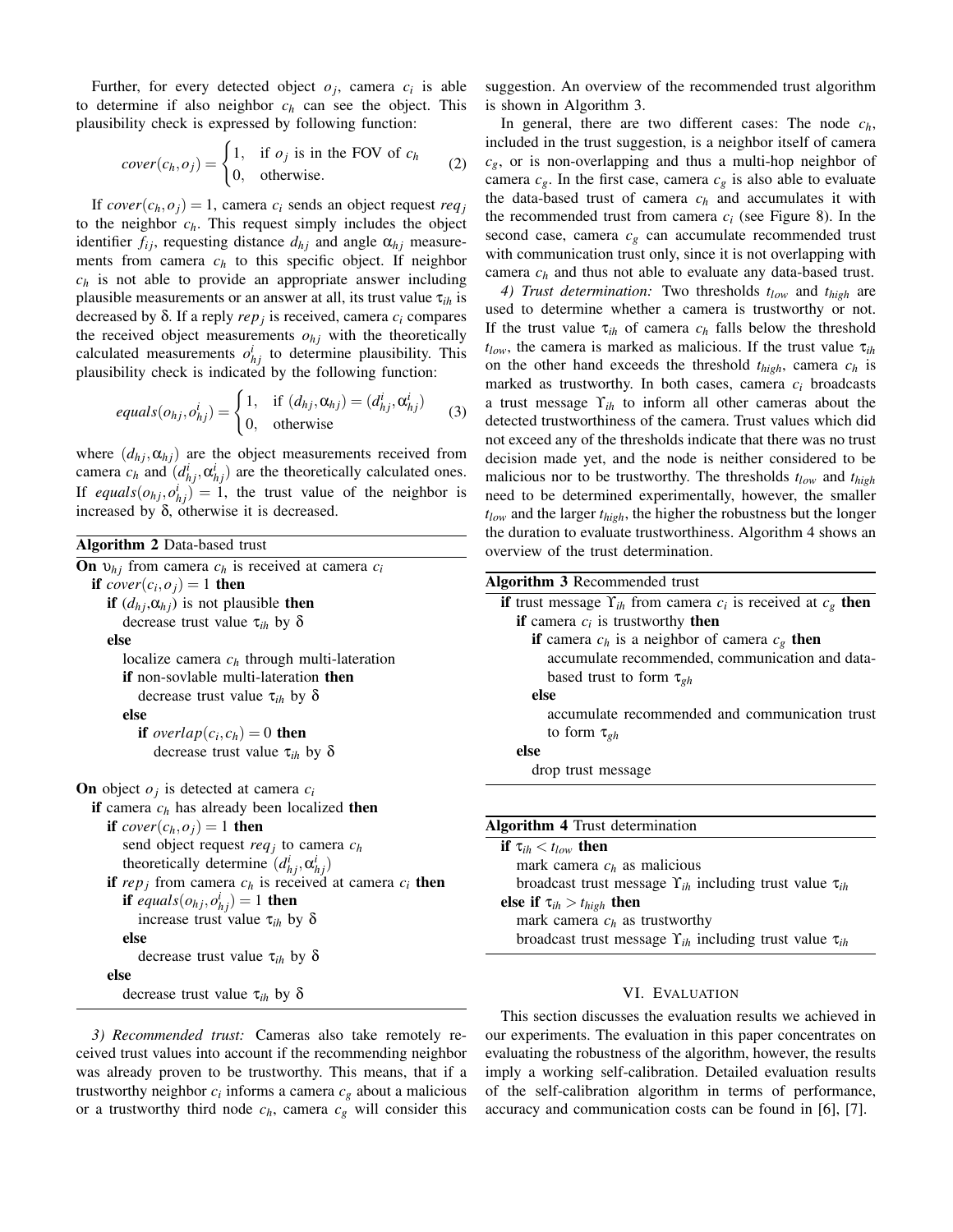

Fig. 4. The deployment setup of our network consisting of five smart cameras and their respective FOVs. Red colored FOVs depict malicious nodes.

#### *A. Camera network*

To evaluate our algorithm under realistic conditions, we deployed it in a camera network consisting of five distributed smart cameras connected via Ethernet cables. Each camera is composed of a simple web-camera attached to an Intel  $NUC<sup>1</sup>$ computer and runs the resilient self-calibration algorithm. As a middleware, the Robot Operating System<sup>2</sup> (ROS) [20] is used, which is an environment for topic-based publish/subscribe. ROS thus takes care about distributed messaging without requiring the senders and receivers to be aware of each other.

#### *B. Evaluation scenario*

Figure 4 shows the network setup, including all cameras and their FOVs, in our laboratory. The triangles depict the FOVs of the cameras, whereby red colored FOVs indicate malicious cameras. The network consists of 5 cameras, from which we manipulated two (camera 4 and 5) to be malicious. Malicious nodes forge their positions, resulting in fake object observation vectors, in order to pretend to be located somewhere else. To generate different fake poses for different adversaries, we created fake positions  $(x, y)$  and orientations  $\phi$  as follows:

$$
x_{fake} = x_{true} + a_s \cdot rand_x \tag{4}
$$

$$
y_{fake} = y_{true} + a_s \cdot rand_y \tag{5}
$$

$$
\phi_{fake} = \phi_{true} + a_s \cdot rand_{\phi} \tag{6}
$$

where *xtrue* and *ytrue* are the true coordinates of the camera, *as* is the attack severeness and *rand<sup>x</sup>* and *rand<sup>y</sup>* are either 1 or −1 with a probability of 50% each. Thus, *xf ake* and *y*<sup>*fake*</sup> can be positive or negative. Fake camera orientations φ*f ake* are generated by adding/subtracting *a<sup>s</sup>* ·*rand*<sup>φ</sup> to/from the true orientation. The variable  $rand_{\phi}$  is either 1 or −1, with a probability of 50% each. Further, we defined the threshold values for trust decisions as  $t_{low} = -5$  and  $t_{high} = 5$ , set initial trust values τ to 0 and in-/decreased trust values by  $δ = 1$ .

Since our evaluation aims at assessing the performance of the malicious node detection, we use synthesized object



Fig. 5. Resilient self-calibration results in form of the common ground planes which were estimated locally by each camera. The three plots (a), (b) and (c) show the local estimations of camera 1,2 and 3, respectively, for an attack severeness of 3. Malicious nodes are depicted by red FOVs and their IDs in the lower left corner.

detection data in order to exclude potential errors in sensor measurements from our results. The synthesized data models twice as many objects as cameras, which moved randomly through the network, eventually leaving the area of interest. We deployed the synthesized data together with the algorithm to each camera.

## *C. Results*

Figure 5 shows the resilient self-calibration results for the network from the viewpoint of the cameras  $1(a)$ ,  $2(b)$  and  $3(c)$ for an attack severeness of 3. This means, the figures depict the locally estimated ground planes of all benign cameras. First of all, we can see that the cameras successfully agreed on a common ground plane, since the local views match each other. Cameras which were detected to be malicious are depicted by red FOVs and their IDs in the lower left corner of the plots. Compared to the ground truth network in Figure 4, we can see that the networks match except to a global rotation and translation and that the cameras were able to detect both adversaries, namely camera 4 and 5, correctly.

Figure 6 shows the assembly of the trust values for the other nodes in the network from the viewpoint of the benign cameras  $1(a)$ ,  $2(b)$  and  $3(c)$ . The node IDs are depicted on the x-axis and the trust values on the y-axis. Blue bars depict locally evaluated trust and green bars depict remotely received

<sup>1</sup>https://www.intel.de/content/www/de/de/products/boards-kits/nuc.html

<sup>2</sup>http://www.ros.org/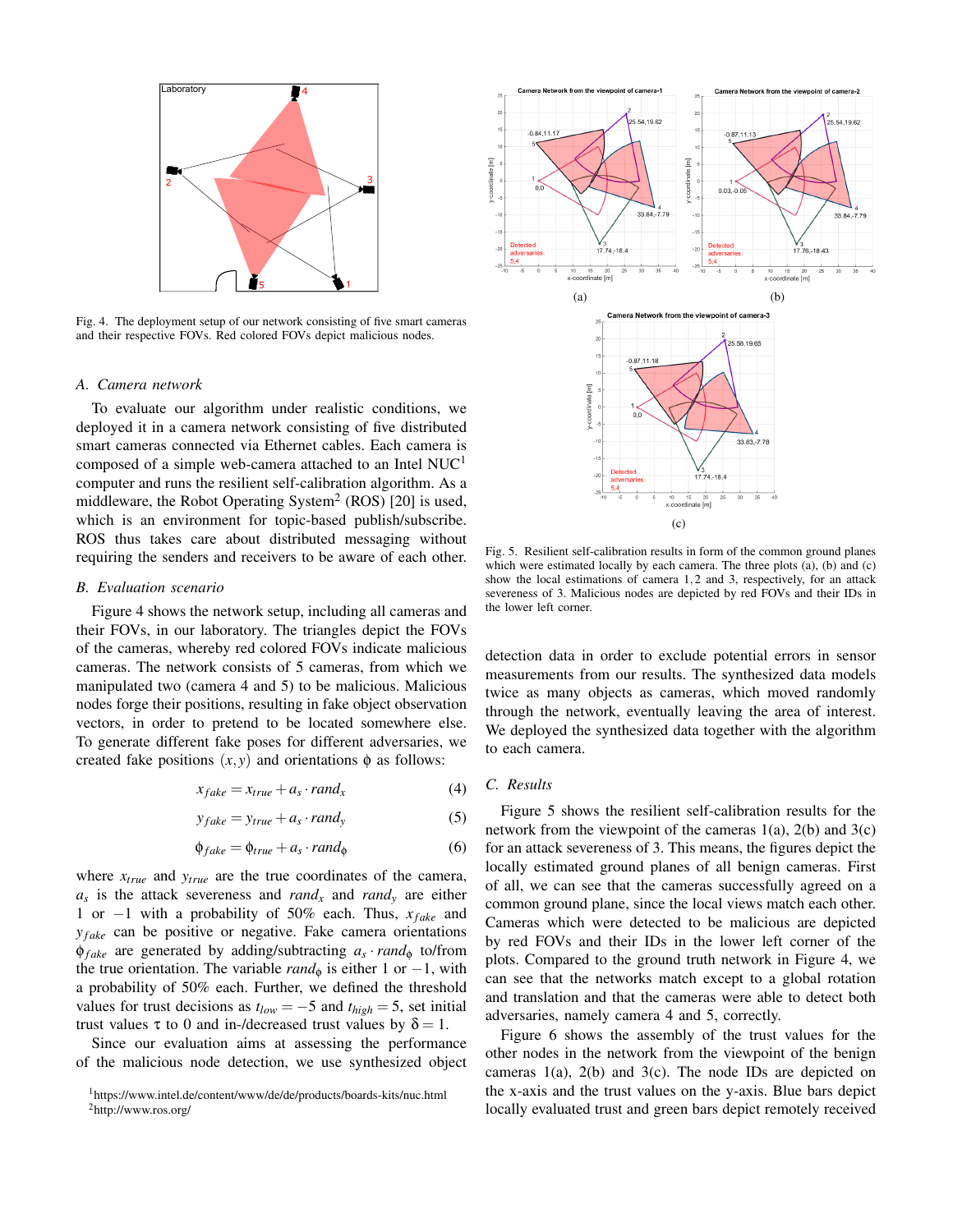

Fig. 6. The assembly of the trust values for the other nodes in the network from the viewpoint of the benign cameras  $1(a)$ ,  $2(b)$  and  $3(c)$ . Blue bars depict locally evaluated trust and green bars depict remotely received trust.

trust. As mentioned earlier, a trust decision is made whenever a trust value reaches a threshold value, thus the maxima of the bars are  $\pm 5$ . Figure 6(a) shows for example, that camera 1 determined camera 2 and 3 to be trustworthy based on locally evaluated trust only. Camera 4 and 5 were found to be malicious, whereby the trust decision of camera 4 mainly relies on recommended trust. This is due to the fact that there is only a very small overlap between camera 1 and 4.

Figure 7 shows the average number of correct and false adversary detections per camera over an increasing attack severeness from 1 to 8. The influence of the attack severeness can be seen in Equations 4-6. The blue line depicts the true number of malicious nodes, the orange line the number of correctly detected adversaries and the yellow line the number of falsely detected adversaries. The algorithm ran 10 times per attack severeness and the results were averaged. As it can be seen from the plots, cameras were on average able to detect 1.8 adversaries out of 2 and the false detection rate was very low. Further, the number of correctly detected adversaries increases with the attack severeness, which is due to the fact that larger deviations between true and faked positions are easier to detect through plausibility checks.

Figure 8 shows four snapshots of the trust graph from the local viewpoint of camera 1. The snapshots were taken whenever a camera was localized or found to be trustworthy/malicious. The locally estimated camera network is depicted in gray. Depending on the current trust level, the thickness of the lines to other cameras varies. Thick lines indicate high trust to the other camera and thin lines indicate low trust. Figure 8(a) depicts the first snapshot of the trust graph. At this time, none



Fig. 7. Average number of correct and false adversary detections per camera over varying attack severeness. The blue line depicts the true number of malicious nodes, the orange line the number of correctly detected adversaries and the yellow line the number of falsely detected adversaries.



Fig. 8. Four snapshots of the local trust graph state at camera 1. Thick lines indicate high trust and thin lines indicate low trust.

of the other cameras is considered as trustworthy, since only two thin lines are connecting cameras 3 and 5. Whenever new trust values are gathered, the trust graph is updated. From snapshot 2 in Figure 8(b) we can see that the trust to camera 3 increased while also the trust evaluation for camera 2 started. Snapshot 3 in Figure 8(c) shows already a final state of the trust graph, in which cameras 2 and 3 are considered as trustworthy and cameras 4 and 5 as malicious. This result matches the ground truth shown in Figure 4.

Regarding the communication effort, we estimated the minimum number of additional messages required for building trust relations as follows:

$$
msg_{trust} = (t_{high} \cdot c_{onehop} + 1) + c_{multihop}
$$